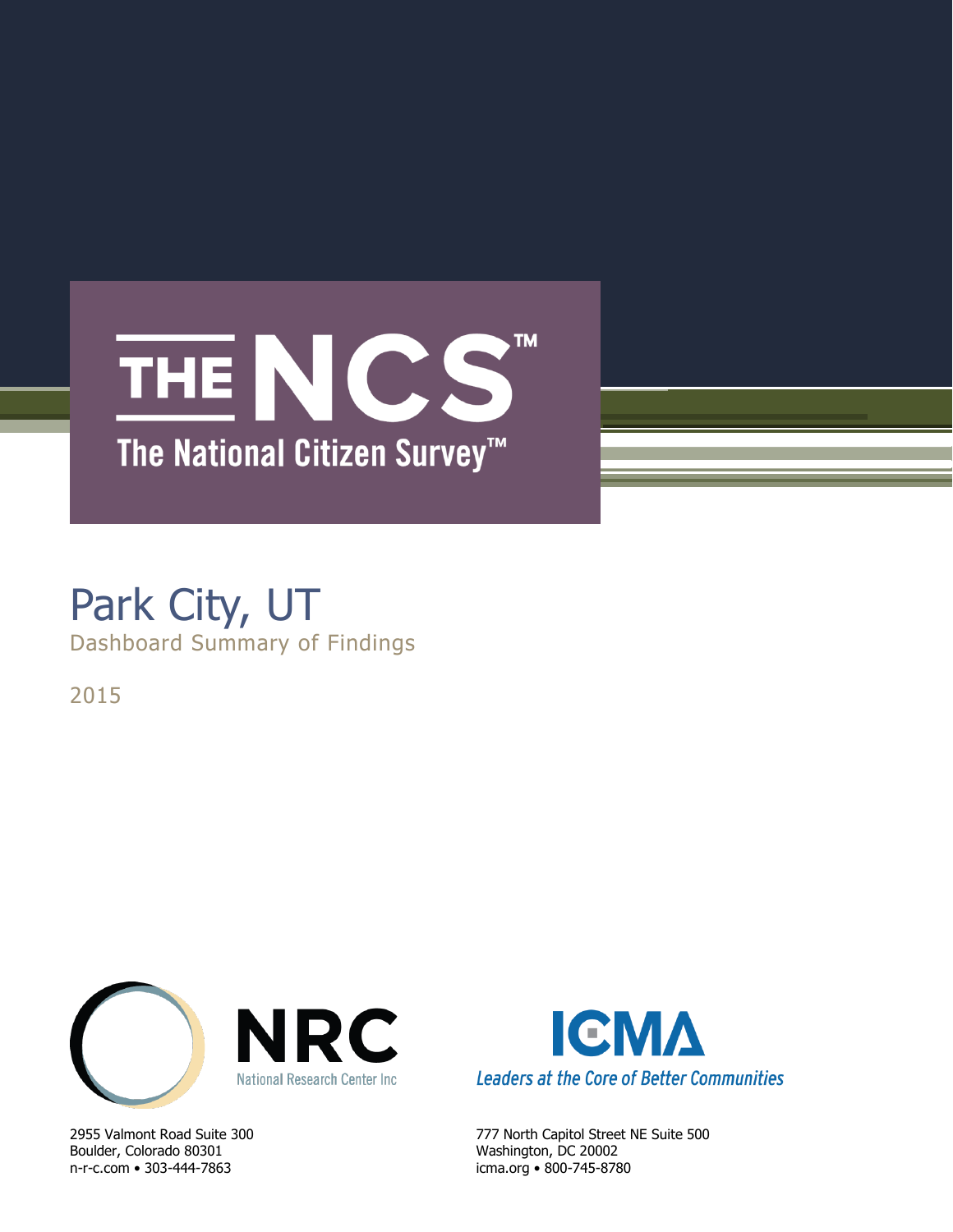# **Summary**

The National Citizen Survey™ (The NCS™) is a collaborative effort between National Research Center, Inc. (NRC) and the International City/County Management Association (ICMA). The survey and its administration are standardized to assure high quality research methods and directly comparable results across The NCS communities. The NCS captures residents' opinions within the three pillars of a community (Community Characteristics, Governance and Participation) across eight central facets of community (Safety, Mobility, Natural Environment, Built Environment, Economy, Recreation and Wellness, Education and Enrichment and Community Engagement). This report summarizes Park City's performance in the eight facets of community livability with the "General" rating as a summary of results from the overarching questions not shown within any of the eight facets. The "Overall" represents the community pillar in its entirety (the eight facets and general).

By summarizing resident ratings across the eight facets and three pillars of a livable community, a picture of Park City's community livability emerges. Below, the color of each community facet summarizes how residents rated each of the pillars that support it – Community Characteristics, Governance and Participation. When most ratings were higher than the benchmark, the color is the darkest shade; when most ratings were lower than the benchmark, the color is the lightest shade. A mix of ratings (higher and lower than the benchmark) results in a color between the extremes.

In general, across each facet and within each pillar, Park City's ratings tended to be a mix of similar or higher when compared to other communities across the nation. A majority of facets within Community Characteristics were higher than in comparison communities. Governance received a majority of similar ratings for facets with a few receiving higher ratings (Mobility, Recreation and Wellness and Education and Enrichment). Within the pillar of Participation, ratings within the facets of Mobility, Natural Environment, Economy, Recreation and Wellness and Community Engagement tended to be higher than in comparison communities. This information can be helpful in identifying the areas that merit more attention.

| $\tilde{\phantom{a}}$           |        | <b>Community Characteristics</b> |       |                | Governance |       | Participation |         |            |  |
|---------------------------------|--------|----------------------------------|-------|----------------|------------|-------|---------------|---------|------------|--|
|                                 | Higher | Similar                          | Lower | Higher         | Similar    | Lower | Higher        | Similar | Lower      |  |
| Overall                         | 30     | 16                               | 4     | 13             | 32         |       | 18            | 16      |            |  |
| General                         |        |                                  | 0     |                |            |       |               |         |            |  |
| Safety                          |        |                                  | 0     |                | 'n         |       |               |         |            |  |
| Mobility                        |        |                                  |       | 4              | 4          |       |               | በ       | C          |  |
| Natural Environment             | ÷      |                                  | 0     |                |            |       |               |         | C          |  |
| <b>Built Environment</b>        |        |                                  |       |                |            |       |               |         |            |  |
| Economy                         |        |                                  |       |                |            |       |               |         | $\sqrt{ }$ |  |
| Recreation and Wellness         | 4      |                                  | 0     | $\overline{4}$ | $\sqrt{ }$ |       | 4             |         | $\Omega$   |  |
| <b>Education and Enrichment</b> |        |                                  |       | 7              | C          |       |               |         |            |  |
| Community Engagement            | p      |                                  | 'n    |                | 8          |       |               | 6       |            |  |

### Figure 1: Dashboard Summary

| Legend |         |
|--------|---------|
|        | Higher  |
|        | Similar |
|        | Lower   |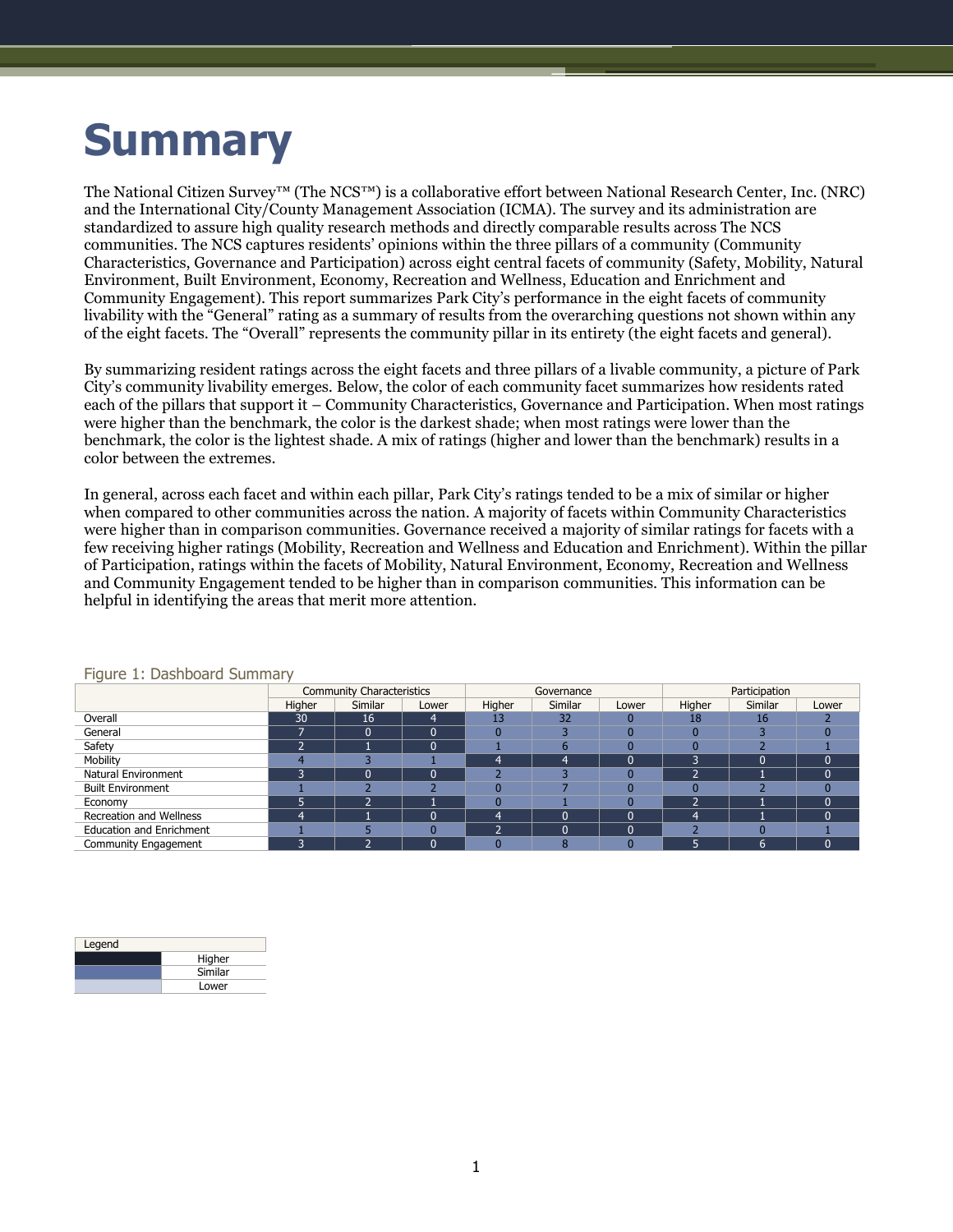### Figure 2: Detailed Dashboard

|                          | Community<br>Characteristics       | Trend                    | <b>Benchmark</b>       | Percent<br>positive | Governance                                     | Trend                 | <b>Benchmark</b>      | Percent<br>positive | Participation                                    | Trend                 | <b>Benchmark</b>        | Percent<br>positive |
|--------------------------|------------------------------------|--------------------------|------------------------|---------------------|------------------------------------------------|-----------------------|-----------------------|---------------------|--------------------------------------------------|-----------------------|-------------------------|---------------------|
|                          | Overall appearance                 | $\leftrightarrow$        |                        | 94%                 | Customer service                               | $\longleftrightarrow$ | $\leftrightarrow$     | 82%                 | Recommend Park City                              | $\leftrightarrow$     | $\leftrightarrow$       | 92%                 |
| General                  | Overall quality of life            | $\longleftrightarrow$    |                        | 96%                 | Services provided by Park City                 | $\leftrightarrow$     | $\leftrightarrow$     | 80%                 | Remain in Park City                              | $\leftrightarrow$     | $\leftrightarrow$       | 88%                 |
|                          | Place to retire                    | $\longleftrightarrow$    | $\uparrow$             | 78%                 | Services provided by the<br>Federal Government | $\longleftrightarrow$ | $\leftrightarrow$     | 49%                 | Contacted Park City<br>employees                 | $\longleftrightarrow$ | $\leftrightarrow$       | 50%                 |
|                          | Place to raise<br>children         | ↑                        | $\uparrow$             | 93%                 |                                                |                       |                       |                     |                                                  |                       |                         |                     |
|                          | Place to live                      | $\longleftrightarrow$    |                        | 97%                 |                                                |                       |                       |                     |                                                  |                       |                         |                     |
|                          | Neighborhood                       | $\leftrightarrow$        | $\uparrow$             | 91%                 |                                                |                       |                       |                     |                                                  |                       |                         |                     |
|                          | Overall image                      | $\leftrightarrow$        | $\uparrow$             | 92%                 |                                                |                       |                       |                     |                                                  |                       |                         |                     |
|                          | Overall feeling of<br>safety       | $\leftrightarrow$        | $\uparrow$             | 99%                 | Police                                         | $\longleftrightarrow$ | $\longleftrightarrow$ | 83%                 | Was NOT the victim of a<br>crime                 | $\leftrightarrow$     | $\leftrightarrow$       | 91%                 |
|                          | Safe in<br>neighborhood            | $\longleftrightarrow$    | $\longleftrightarrow$  | 100%                | Crime prevention                               | $\longleftrightarrow$ | ↑                     | 85%                 | Did NOT report a crime                           | $\longleftrightarrow$ | $\leftrightarrow$       | 75%                 |
| Safety                   | Safe downtown area                 | $\longleftrightarrow$    | $\uparrow$             | 98%                 | Fire                                           | $\longleftrightarrow$ | $\leftrightarrow$     | 97%                 | Stocked supplies for an<br>emergency             | $\leftrightarrow$     | $\downarrow \downarrow$ | 16%                 |
|                          |                                    |                          |                        |                     | Fire prevention                                | $\longleftrightarrow$ | $\leftrightarrow$     | 86%                 |                                                  |                       |                         |                     |
|                          |                                    |                          |                        |                     | Ambulance/EMS                                  | $\longleftrightarrow$ | $\longleftrightarrow$ | 96%                 |                                                  |                       |                         |                     |
|                          |                                    |                          |                        |                     | Emergency preparedness                         | $\longleftrightarrow$ | $\leftrightarrow$     | 69%                 |                                                  |                       |                         |                     |
|                          |                                    |                          |                        |                     | Animal control                                 | $\longleftrightarrow$ | $\longleftrightarrow$ | 58%                 |                                                  |                       |                         |                     |
|                          | Traffic flow                       | T                        | $\longleftrightarrow$  | 41%                 | Traffic enforcement                            | T                     | $\longleftrightarrow$ | 60%                 | Carpooled instead of driving<br>alone            | $\uparrow$            | $\uparrow \uparrow$     | 71%                 |
|                          | Travel by car                      | T                        | $\longleftrightarrow$  | 53%                 | Street repair                                  | $\uparrow$            | $\longleftrightarrow$ | 63%                 | Walked or biked instead of<br>driving            | $\longleftrightarrow$ | $\uparrow \uparrow$     | 91%                 |
|                          | Travel by bicycle                  | $\longleftrightarrow$    | $\uparrow \uparrow$    | 85%                 | Street cleaning                                | $\uparrow$            | $\uparrow$            | 85%                 | Used public transportation<br>instead of driving | $\ast$                | $\uparrow \uparrow$     | 76%                 |
| Mobility                 | Ease of walking                    | $\leftrightarrow$        | $\uparrow$             | 90%                 | Street lighting                                | $\longleftrightarrow$ | $\longleftrightarrow$ | 77%                 |                                                  |                       |                         |                     |
|                          | Travel by public<br>transportation | $\longleftrightarrow$    | $\uparrow \uparrow$    | 84%                 | Snow removal                                   | $\longleftrightarrow$ | $\uparrow$            | 89%                 |                                                  |                       |                         |                     |
|                          | Overall ease travel                | $\longleftrightarrow$    | $\longleftrightarrow$  | 81%                 | Sidewalk maintenance                           |                       |                       | 77%                 |                                                  |                       |                         |                     |
|                          | Public parking                     | $\overline{\phantom{a}}$ | $\perp$                | 35%                 | Traffic signal timing                          | $\longleftrightarrow$ | $\longleftrightarrow$ | 60%                 |                                                  |                       |                         |                     |
|                          | Paths and walking<br>trails        | $\leftrightarrow$        | $\uparrow\uparrow$     | 94%                 | Bus or transit services                        | $\longleftrightarrow$ | $\uparrow \uparrow$   | 91%                 |                                                  |                       |                         |                     |
|                          | Overall natural<br>environment     | $\leftrightarrow$        | $\uparrow$             | 94%                 | Garbage collection                             | $\longleftrightarrow$ | $\longleftrightarrow$ | 87%                 | Recycled at home                                 | $\longleftrightarrow$ | $\uparrow$              | 96%                 |
|                          | Air quality                        | $\leftrightarrow$        | $\uparrow$             | 91%                 | Recycling                                      | $\longleftrightarrow$ | $\longleftrightarrow$ | 70%                 | Conserved water                                  | $\uparrow$            | $\uparrow$              | 96%                 |
| Natural Environment      | Cleanliness                        | $\longleftrightarrow$    | $\uparrow$             | 95%                 | Drinking water                                 | ↑                     | $\leftrightarrow$     | 62%                 | Made home more energy<br>efficient               | $\uparrow$            | $\leftrightarrow$       | 83%                 |
|                          |                                    |                          |                        |                     | Open space                                     | $\longleftrightarrow$ | $\uparrow$            | 78%                 |                                                  |                       |                         |                     |
|                          |                                    |                          |                        |                     | Natural areas preservation                     | $\leftrightarrow$     |                       | 75%                 |                                                  |                       |                         |                     |
|                          | New development in<br>Park City    | $\leftrightarrow$        | $\leftrightarrow$      | 56%                 | Sewer services                                 | $\longleftrightarrow$ | $\leftrightarrow$     | 84%                 | NOT experiencing housing<br>cost stress          | $\downarrow$          | $\leftrightarrow$       | 67%                 |
|                          | Affordable quality<br>housing      | $\leftrightarrow$        | ↓↓                     | 22%                 | Storm drainage                                 | $\longleftrightarrow$ | $\leftrightarrow$     | 80%                 | Did NOT observe a code<br>violation              | $\uparrow$            | $\leftrightarrow$       | 53%                 |
|                          | Housing options                    |                          | $\downarrow\downarrow$ | 30%                 | Power utility                                  | $\longleftrightarrow$ | $\longleftrightarrow$ | 83%                 |                                                  |                       |                         |                     |
| <b>Built Environment</b> | Overall built<br>environment       | $\leftrightarrow$        | $\leftrightarrow$      | 75%                 | Utility billing                                | $\longleftrightarrow$ | $\leftrightarrow$     | 78%                 |                                                  |                       |                         |                     |
|                          | Public places                      | $\leftrightarrow$        | $\uparrow \uparrow$    | 90%                 | Land use, planning and zoning                  | $\longleftrightarrow$ | $\longleftrightarrow$ | 52%                 |                                                  |                       |                         |                     |
|                          |                                    |                          |                        |                     | Code enforcement                               | $\longleftrightarrow$ | $\leftrightarrow$     | 60%                 |                                                  |                       |                         |                     |
|                          |                                    |                          |                        |                     | Cable television                               |                       | $\leftrightarrow$     | 50%                 |                                                  |                       |                         |                     |

#### **Legend**

↑↑ Much higher ↑ Higher ↔ Similar ↓ Lower ↓↓ Much lower \* Not available

2